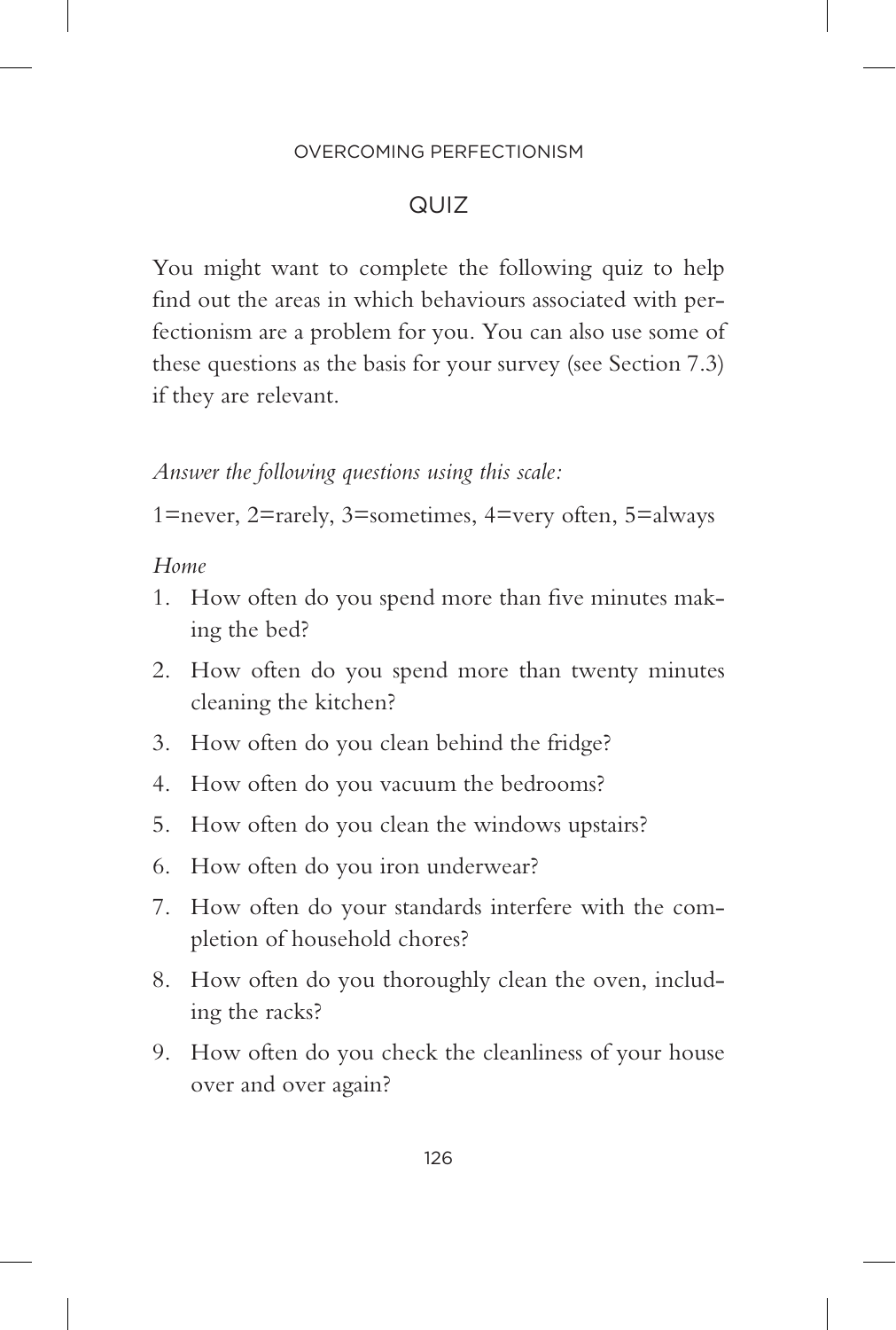*Work*

- 10. How often do you put off doing work because you're afraid of failing/not doing it right?
- 11. How often do you find it difficult to start a task because you're afraid of failing or not doing it right?
- 12. How often do you check your work for mistakes?
- 13. How often do you procrastinate because you know that you're overly thorough and the task will take a long time?
- 14. How often do you find it difficult to complete tasks because of your standards?
- 15. How often do you work overtime to complete a task to make sure it is right?
- 16. How often do your standards interfere with the completion of a task?

*Social*

- 17. How often do you ruminate about past social interactions?
- 18. How often do you arrange social meetings?
- 19. How often do you avoid social interactions?
- 20. How often do you check for reassurance from your friends?
- 21. How often do you put off social interactions by doing other tasks?
- 22. How often do you socialise with groups larger than two people?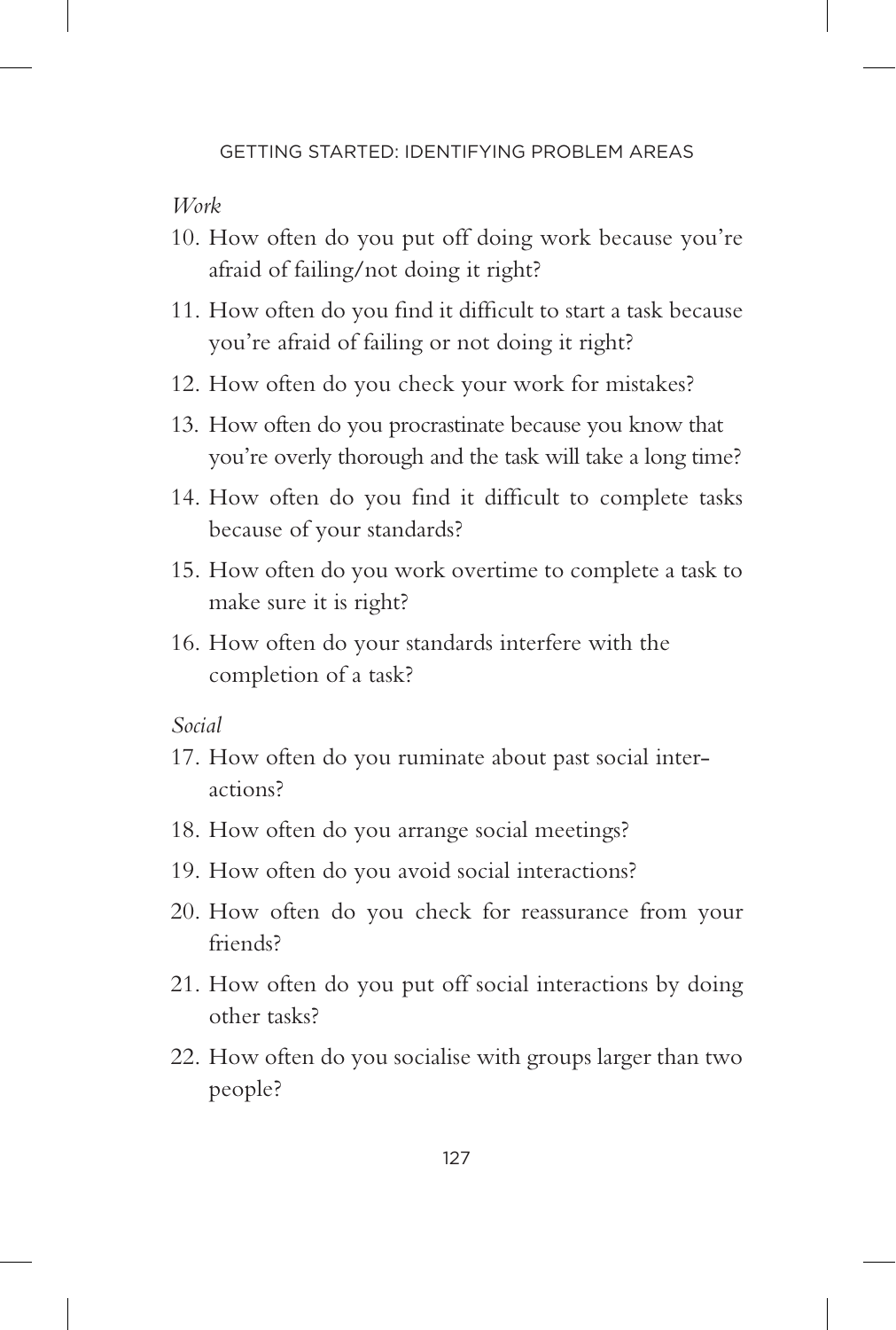#### OVERCOMING PERFECTIONISM

## *Hobbies*

- 23. How often do you participate in your hobbies?
- 24. How often do you participate in group activities?
- 25. How often do you participate in individual hobbies?
- 26. How often do you check your achievement in a hobby?
- 27. How often do you avoid participating in a hobby?
- 28. How often do you ruminate about your performance in a hobby?
- 29. How often do your standards interfere with your achievement in a hobby?

### *Appearance*

- 30. How often do you wash?
- 31. How often do you wash your hair?
- 32. How often do you brush your teeth?
- 33. How often do you go out without your make-up or hair done?
- 34. How often do you clean your ears?
- 35. How often do you cut/file your nails?
- 36. How often do you look in a mirror?
- 37. How often do you check your appearance?

### *Other questions*

- 38. How important is the completion of a task to you?
- 39. What sort of checks do you make on a day-to-day basis?